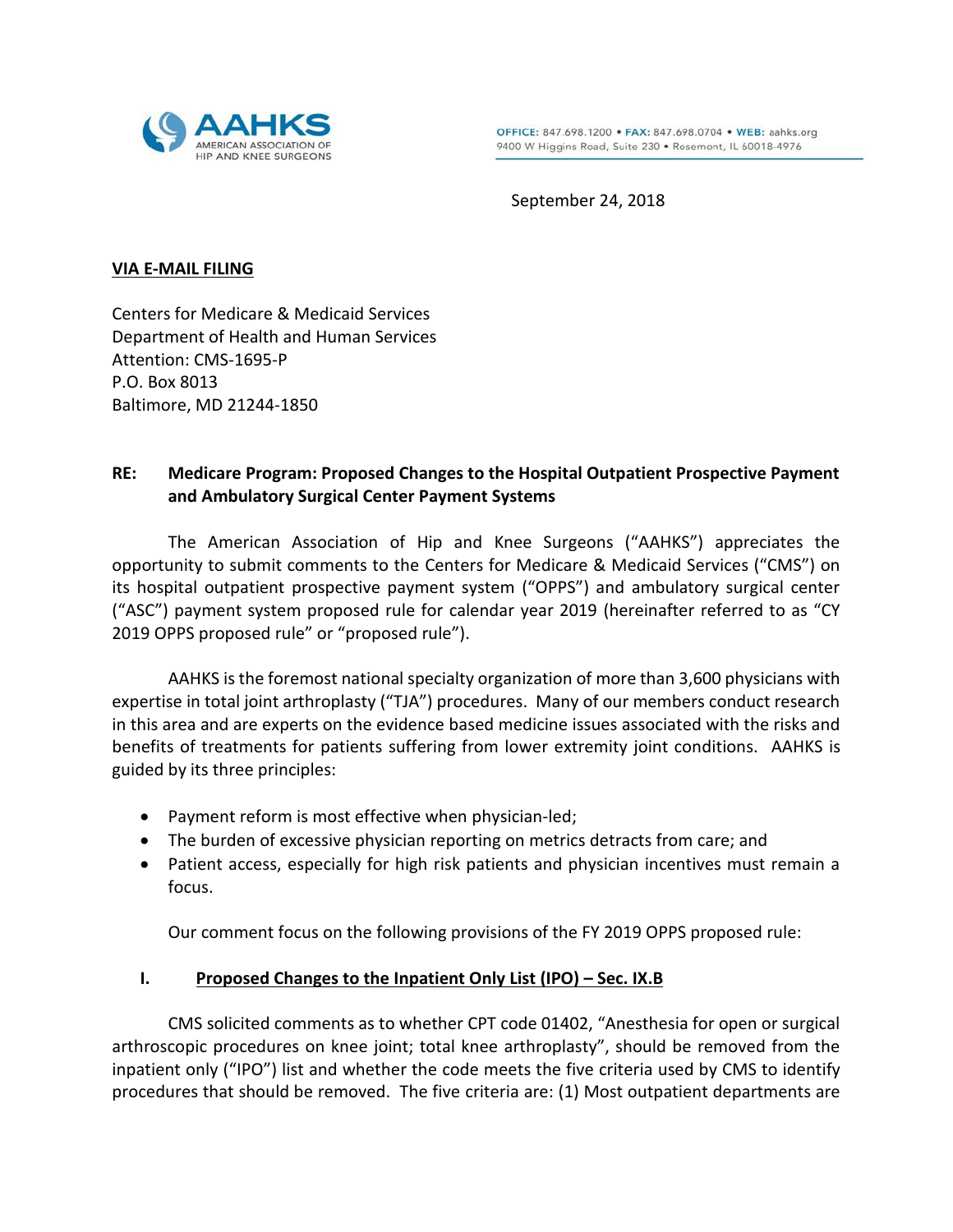equipped to provide the services to the Medicare population; (2) The simplest procedures described by the code may be performed in most outpatient departments; (3) the procedure is related to codes that we have already removed from the IPO list; (4) a determination is made that the procedure is being performed in numerous hospitals on an outpatient basis; and (5) A determination is made that the procedure can be appropriately and safely performed in an ASC, and is on the list of approved ASC procedures or has been proposed by is for addition to the ASC list. CMS seeks comment on whether CPT code 01402 meets criteria 3 and 4.

## *AAHKS Comment:*

AAHKS appreciates the opportunity to discuss the removal of CPT code 01402 from the IPO list. CPT code 01402 certainly is related to 27447 which was removed from the IPO list effective in 2018. Further, the procedure is indeed being performed in hospitals on an outpatient basis. However, as we shared with CMS when it was considering removing total knee arthroplasty ("TKA") from the IPO list, a more relevant factor is whether the procedure in question is being performed in numerous hospitals on *Medicare beneficiaries* on an outpatient basis.

As AAHKS explained in prior comment letters, TKA and its accompanying anesthesia can be performed in a hospital outpatient setting with careful patient selection and education, tailored anesthetic techniques, and good medical care. Ideally, TKA and associated anesthesia procedures would share the same IPO list status, but this proposal must be considered in relation to provider experience in 2018 with TKA since its removal from the IPO list and the application of the 2-midnight rule to it. In light of the continued confusion among providers as to CMS's policy towards TKA, CMS should carefully consider whether the move will exacerbate confusion over the physician's role in determining the appropriate admission status for TKA.

Please see the following section for an analysis of the ongoing physician and hospital confusion over CMS policy towards TKA admission status and new reports by physicians of the resulting chaos.

## **II.** Ongoing Impacts from the Removal of TKA from the IPO List – Sec.IX

## *a. Removal of TKA from IPO List and AAHKS Comments in 2017*

Following public notice and comment on the 2018 Medicare OPPS Proposed Rule, CMS finalized its proposal to remove TKA from the Medicare IPO list, effective January 1, 2018, allowing the procedure to be reimbursed as an outpatient or inpatient procedure.<sup>1</sup> CMS's rationale is its stated belief that TKA now satisfies CMS's previously established criteria for removing a procedure from the IPO list. Namely, (1) Most outpatient departments are equipped to perform TKA for Medicare beneficiaries; (2) The simplest procedure described by the code

<sup>&</sup>lt;sup>1</sup> 82 FR 52522 (Nov. 13, 2017).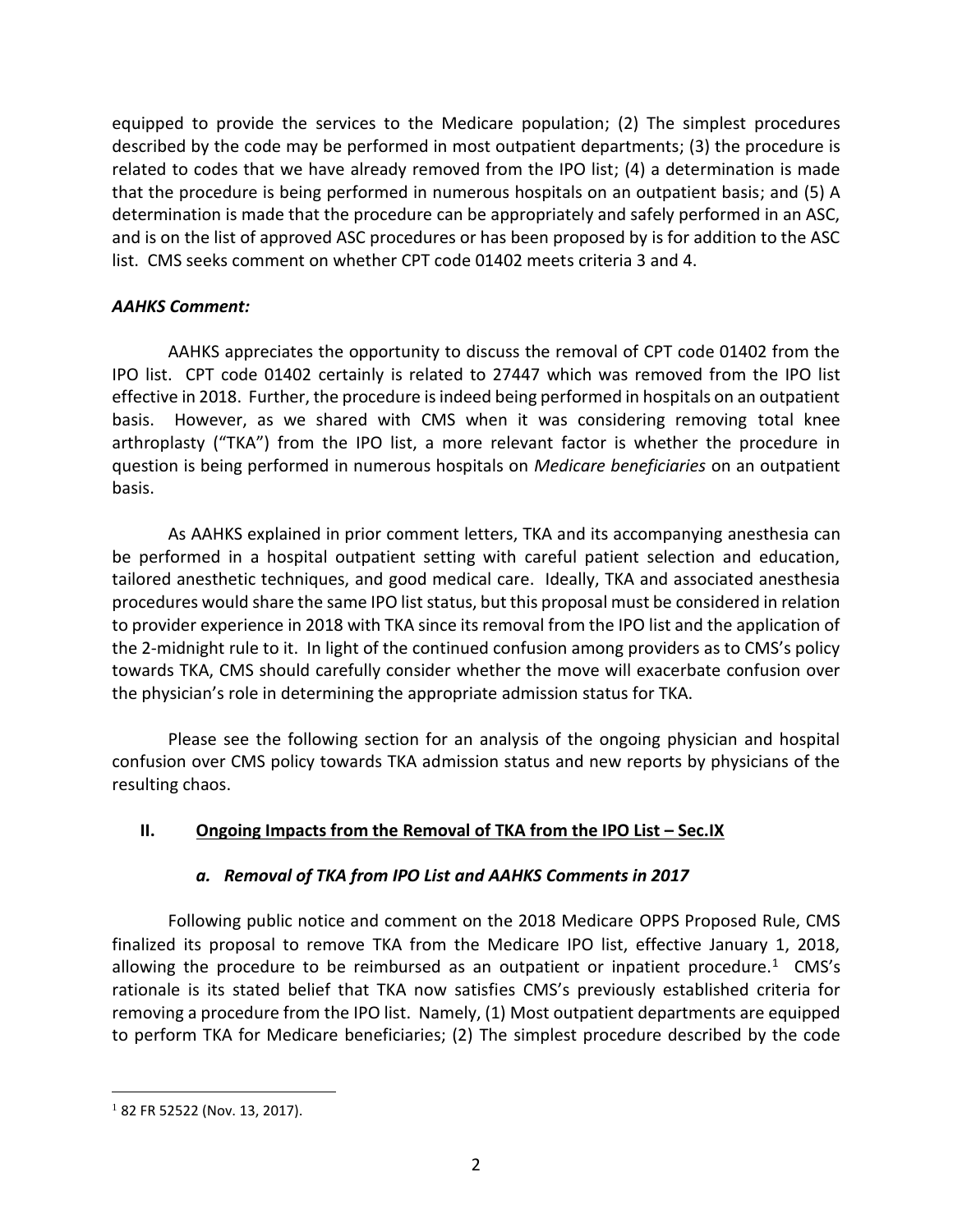may be performed in most outpatient departments; and (3) The procedure is already being performed in numerous hospitals on an outpatient basis.<sup>2</sup>

AAHKS commented on CMS's proposal in the 2018 Medicare OPPS Proposed Rule, stating that "in a setting with excellent patient selection and education, tailored anesthetic techniques, well done surgery, good medical care, and exceptional post-operative care coordination, it may be clinically appropriate for some Medicare beneficiaries to have the option of a TKA procedure as a hospital outpatient."<sup>3</sup> Further, CMS stated that it expects providers to develop evidencebased patient selection criteria to identify candidates for outpatient TKA, and we responded that when surgeons are free from external pressures to make a judgment, in the best interests of the patient, on the appropriate site for surgery, such criteria will be followed.

# *b. Critical Interaction Between TKA and the "2-Midnight Rule"*

# i. Application of 2- Midnight Rule through Removal of TKA from the IPO List

By removing TKA from the IPO List, the procedure becomes subject to the Medicare "2 midnight rule,"<sup>4</sup> under which, in general, if an admitting physician expects a beneficiary to require hospital care that spans at least 2 midnights and admits the beneficiary based on that expectation, the admission is appropriate for payment as an inpatient procedure under the inpatient prospective payment system ("IPPS"). Otherwise, the admission is likely to be considered, and reimbursed as, an outpatient procedure.

## ii. Trend of TKA Clinical Advances Appear to Place a Significant Volume of the Procedure in a 2-Midnight Rule "Gray Area"

On its face, the 2-midnight rule is difficult to apply consistently to TKA because many of the TKAs performed on Medicare beneficiaries span slightly less or slightly more than 2 midnights. Since the inception of TKA, there have been many millions of patients who have been admitted to hospitals for their post-surgical care. These patients traditionally stayed in the hospital for 3-5 days and were often discharged to an inpatient rehabilitation or skilled nursing setting following their inpatient admission.

Until quite recently, the percent of patients who were institutionalized for over ten days, in hospital and in post-acute care, approached 50 percent. Patients who were more robust, had few medical comorbidities, and/or who had reliable social support were more likely to be discharged to home with home care. A number of clinical advances have made the care of patients facing TKA safer and more efficient. These include, among others, better pain management, opioid sparing protocols, better blood management protocols, improved surgical techniques, improved patient preparation and selection for surgery, improved patient and family

<sup>2</sup> *See id*.

<sup>3</sup> AAHKS Comment Letter on 2018 Medicare OPPS Proposed Rule, pg. 2 (Sept. 11, 2017)

<sup>4</sup> Procedures on the IPO List are not subject to the 2-midnight rule.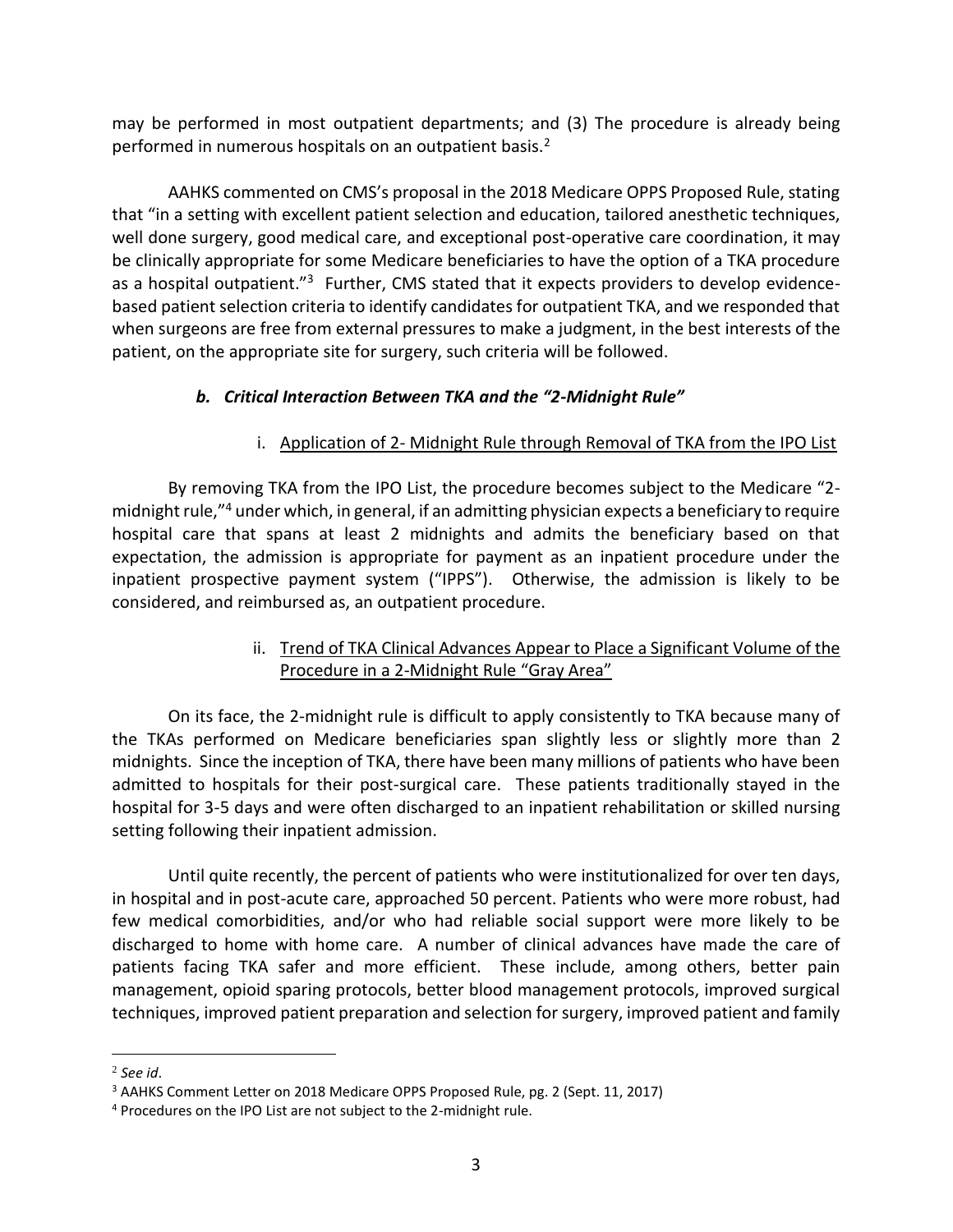education and engagement, and better infection prevention strategies. Hospitals and physicians have also invested significant time and resources into preoperative evaluation and treatment of modifiable risk factors, use of care navigators, longer coverage by physical therapists in order to help facilitate discharge, etc.

Consequently, patients are now convalescing more quickly following TKA and are finding it easier to return to their homes more reliably. Rather than being away from home for 10-14 days, as in the recent past, many can receive resource intensive interventions that span 1 to 3 days as an inpatient and can then be ready to safely continue their recovery in a non-clinical setting. This has been a great advance for patients and it would be unfortunate if the result of these advances is to drive Medicare beneficiaries into an outpatient setting when it is not clinically appropriate.

### iii. Exceptions Exist to the 2-Midnight Rule for "Practitioner Judgment"

While the potential for earlier discharges are an advance for Medicare beneficiaries, it does not automatically follow that all Medicare TKA admissions that span less than 2 midnights are clinically appropriate for outpatient admission. First, as CMS notes, the 2-midnight rule is not a hard and fast rule, but exists "to provide *guidance* on when an inpatient admission would be appropriate for payment under Medicare Part A."<sup>5</sup>

Second, recognizing the need for exceptions to accommodate a physician's clinical judgment about the most appropriate site of care for a beneficiary, CMS implemented an exception standard to the 2-midnight rule that states: "Where the admitting physician expects a patient to require hospital care for only a limited period of time that does not cross 2 midnights, *an inpatient admission may be appropriate* for payment under Medicare Part A *based on the clinical judgment of the admitting physician* and medical record support for that determination."<sup>6</sup>

The role of clinical judgment by the practitioner is of utmost importance in the novel area of outpatient TKA. The peer-reviewed literature contains examples of case series from select institutions with selected patient populations that have been able to perform TKA in the outpatient setting with attendant same day discharge. However, generalizing this experience to a broader population of patients and providers should be done with caution, as these institutions may have specific characteristics, including robust outpatient surgery programs with extensive experience, elements and pathways that enable early discharge in the outpatient setting.

<sup>5</sup> 82 FR 52,523 (Nov. 13, 2017) (emphasis added).

<sup>6</sup> 42 C.F.R § 412.3(d)(3) (emphasis added). *See also*, Medicare Program Integrity Manual Ch. 6 § 6.5.2 (E)(3), "For hospital stays that are expected to span less than 2 midnights, an inpatient admission may be payable under Medicare Part A on a case-by-case or individualized basis if the medical record supports the admitting physician/practitioner's judgment that the beneficiary required hospital care on an inpatient basis despite the lack of a 2-midnight expectation"; and 82 FR 52,532 (Nov. 13, 2017), "If the physician expects the beneficiary to require hospital care that spans at least 2 midnights and admits the beneficiary based upon that expectation, the case is appropriate for payment under the IPPS."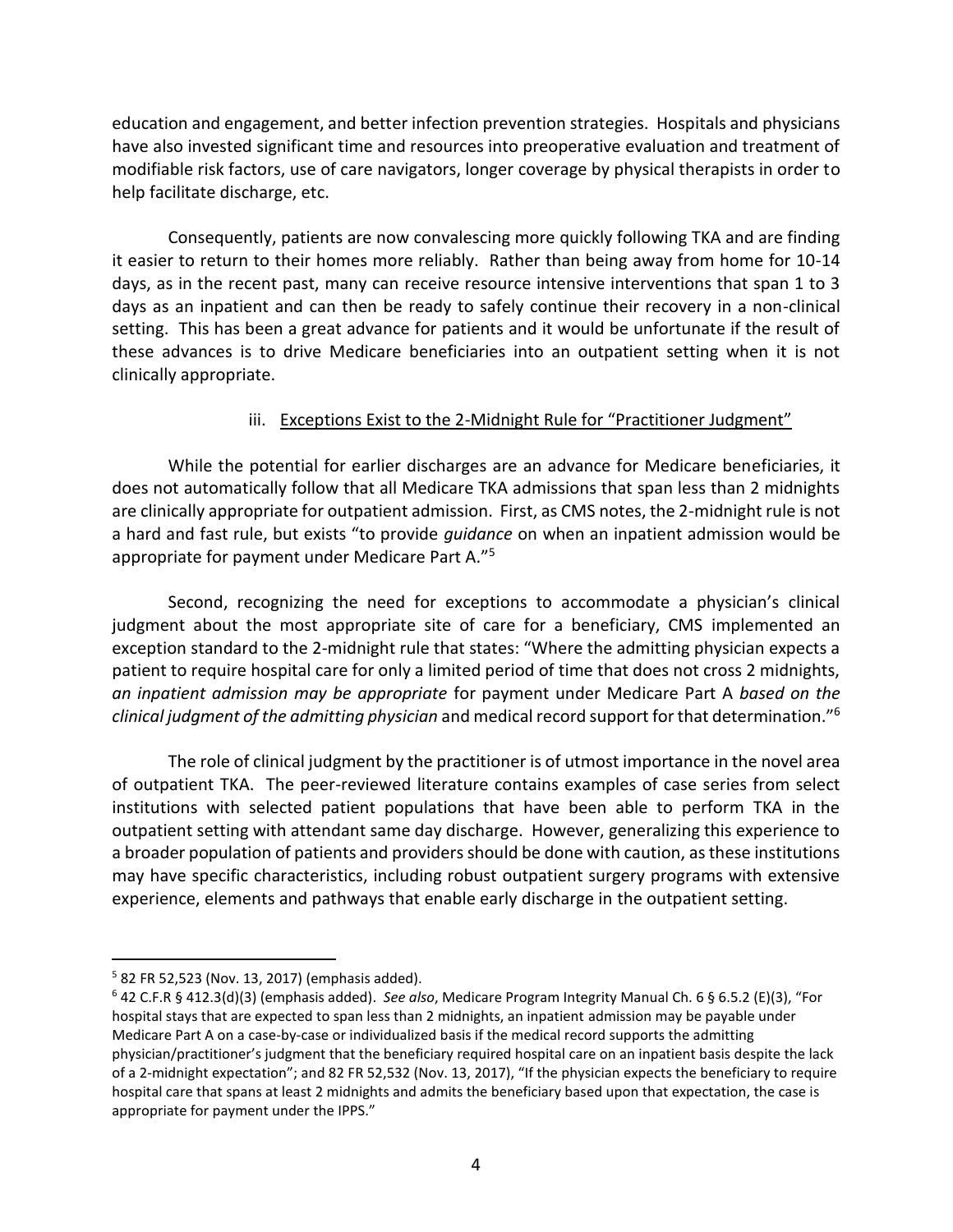## iv. CMS's Stated Policy is that the 2-Midnight Rule Should Cause Minimal Change in Current TKA Admission Status

We appreciate that the exception for practitioner judgment exists to protect the many Medicare beneficiaries for whom the TKA procedure is not expected to span more than 2 midnights but for whom an outpatient admission is not clinically appropriate. CMS explicitly notes, notwithstanding the 2-midnight rule,

> We continue to believe that the decision regarding the most appropriate care setting for a given surgical procedure is a complex medical judgment *made by the physician based on the beneficiary's individual clinical needs and preferences* and on the general coverage rules requiring that any procedure be reasonable and necessary.<sup>7</sup>

This practitioner judgment exception policy, combined with the fact that TKA is *not* a minor surgical procedure, accounts for CMS's statements that the beneficiaries able to receive a TKA on an outpatient basis are only "a subset of Medicare beneficiaries."<sup>8</sup> Similarly, CMS "do[es] not expect a significant volume of TKA cases currently being performed in the hospital inpatient setting to shift to the hospital outpatient setting as a result of removing [TKA] from the IPO list."<sup>9</sup> Therefore, the application of CMS guidance and policy statements related to the 2-midnight rule leads to the following conclusions: (1) for future TKAs that are expected to span more than 2 midnights, there is no change in policy related to inpatient admission status; (2) for future TKAs that are expected to span more than 24 hours, but less than 2 midnights, the practitioner judgment exception policy exists in order to allow the physician to select the most appropriate care setting base on the beneficiary's individual clinical needs.<sup>10</sup>

#### v. Apparent Inconsistencies Driving Confusion

We note, however, some apparent inconsistencies in CMS guidance that lies behind provider confusion. On the one hand, CMS statements imply that inpatient status will be the standard status for TKA for Medicare beneficiaries. As noted above, CMS "do[es] not expect a significant volume of TKA cases currently being performed in the hospital inpatient setting to shift to the hospital outpatient setting as a result of removing [TKA] from the IPO list."<sup>11</sup> Also, CMS expects providers will develop patient selection protocols to "appropriately *identify these patients* . . . who are able to receive this procedure safely *on a hospital outpatient basis*."<sup>12</sup> This implies that, regardless of the 2-midnight rule, CMS considers the standard TKA status to be

 $7$  82 FR 52,523 (emphasis added).

<sup>8</sup> 82 FR 52,524.

<sup>9</sup> *Id*.

<sup>&</sup>lt;sup>10</sup> There are varying estimates among providers of what portion of Medicare TKA patient admissions span more than 24 hours, but less than 2 midnights.

 $11$  82 FR 52534.

<sup>12</sup> *Id*. (emphasis added).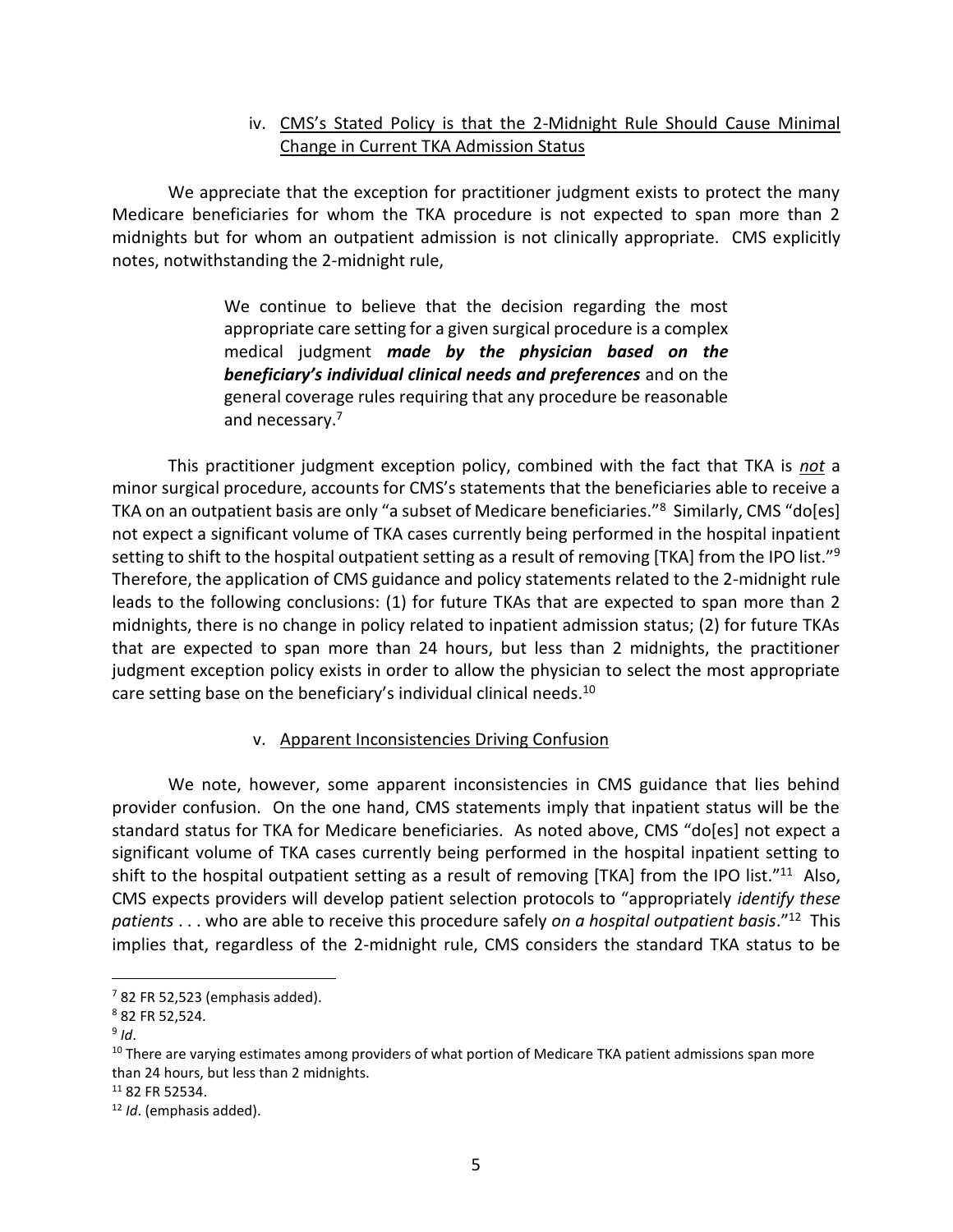*inpatient*, while protocols will identify the patients who are an exception and may be safely treated as *outpatients*.

On the other hand, CMS's discussion of the 2-midnight guidance implies that CMS considers the standard TKA status for procedures that do not span 2 midnights to be *outpatient*, while only case-by-case exceptions may be made based on medical record support. Specifically, CMS states that "an inpatient admission is *generally* appropriate . . . if the physician . . . admits the patient based on the expectation that the patient will need hospital care that crosses at least 2 midnights."<sup>13</sup> Further, CMS states that exceptions to the 2-midnight rule are only available "on a case-by-case basis."<sup>14</sup> This means that, although the physiology of Medicare patients did not change from December 31, 2017 to January 1, 2018, nor did the standard of care, *inpatient status for a significant portion of TKA patients changed from being the only available option, to now quixotically being considered an exception that will only be granted on a case-by-case basis.*

# *c. Fee-for-Service Impacts of 2 Midnight Rule on Provider Experiences with TKA*

## i. Hospital Confusion

In spite of the CMS articulation of this policy in the preamble to the 2018 Medicare OPPS Final Rule, our members report an unprecedented amount of confusion and inconsistent interpretation by hospitals. Some hospitals are interpreting the policy consistent with the discussions above. Others, however, are implementing policies that they will not submit claims for any exceptions to the 2-midnight rule for TKA procedures that span more than 24 hours, but less than 2 midnights. Other hospitals have expressed to surgeons their expectation that most TKAs for Medicare beneficiaries will be performed on an outpatient basis.

This confusion could stem from several reasons. First, many hospitals likely did not read the 2018 Medicare OPPS Final Rule preamble language discussing exceptions for TKA procedures spanning less than 2 midnights. Second, some hospitals may have outdated policies on the 2 midnight rule. Our members have recently been confronted with hospital policies on the 2 midnight rule that are based upon procedures listed on the "rare and unusual exception" list, which CMS abandoned prior to 2016.

Third, in spite of CMS's 2 year suspension of Recovery Audit Contractor ("RAC") reviews of TKA admission status, many hospitals are very reluctant to make any exception to the 2 midnight rule based on prior experience with RACs. Some hospitals remain concerned over the possibility of retrospective reviews of TKA admission status after the 2 year period because they are not confident that the CMS policy on TKA exceptions to the 2-midnight rule has been thoroughly explained to RACs, Medicare Administrative Contractors ("MACs"), and other reviewers of claims.

 $13$  82 FR 52525 (emphasis added).

 $14$  *Id.*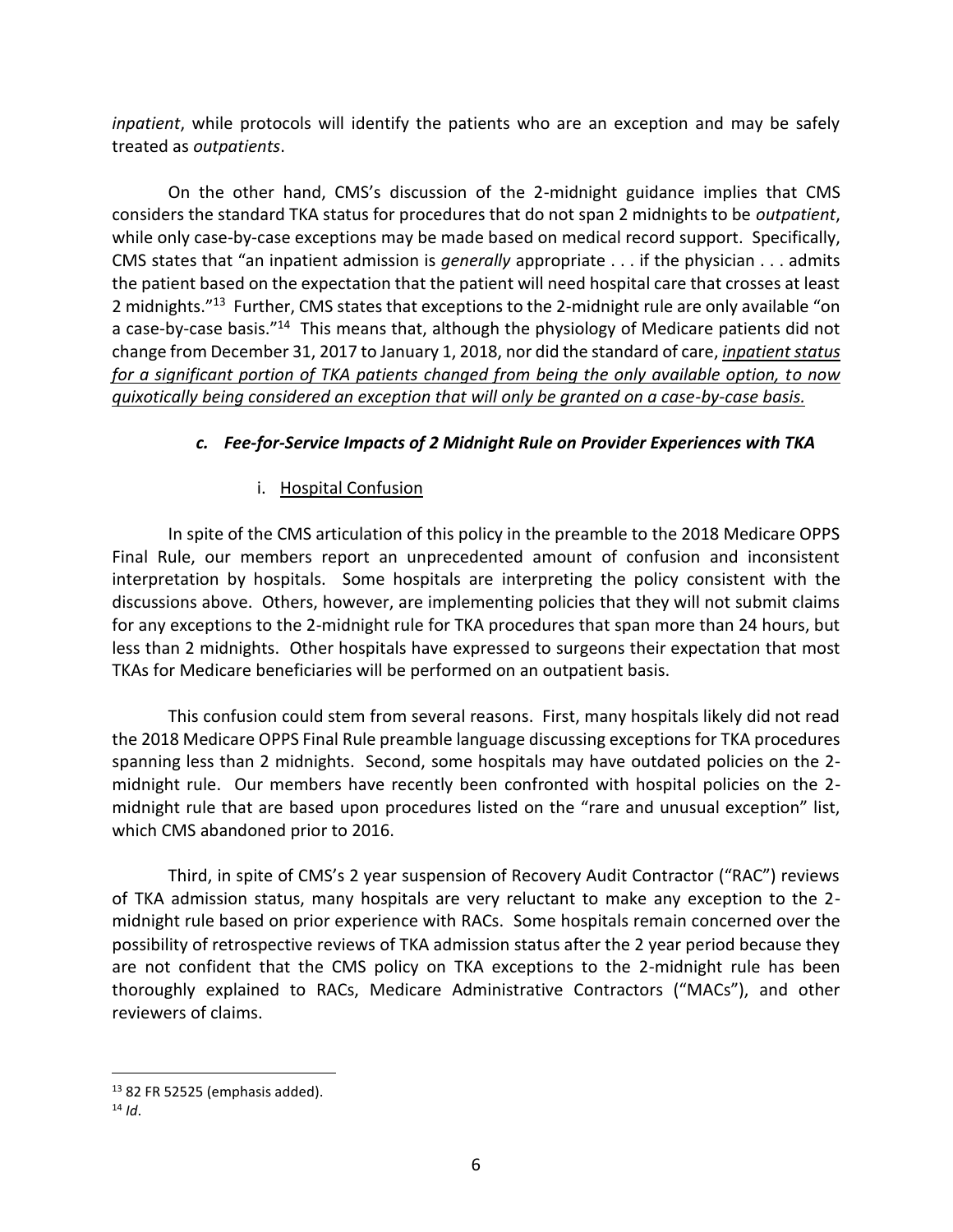Fourth, hospitals have dealt with procedures coming off the IPO list and newly being subjected to the 2-midnight rule, but never for a procedure of such high volume. It is noteworthy that the annual volume of Medicare TKA procedures (approximately 306,000) is nearly 10 times greater than the volume of the next most common procedure removed from the IPO list prior to 2017 (code 22551 – arthrodesis), and nearly 6 times greater than the volume of the next most common procedure removed from the IPO list in 2017 (code 22842 – posterior segmental instrumentation). The volume is such that facilities lack the resources to devote to seeking the permitted case-by-case exceptions for all of them

Finally, TKA admission for the fee-for-service Medicare population has not previously been allowed, so the specialty societies have not yet developed clinical patient selection criteria for Medicare outpatient TKA. Therefore, physicians, facilities, and QIOs are unsure how to determine that "the documentation in the medical record supports the admitting physician's determination that the patient requires inpatient hospital care" as opposed to outpatient care. Without such agreed upon clinical standards, there is a lack of any known standard for appropriate admission status review. We appreciate that CMS defers to clinicians to develop comprehensive patient selection protocols for outpatient TKA. While AAHKS is presently developing a position statement on clinically appropriate outpatient joint replacement, an industry-wide accepted standard does not yet exist.

## ii. July 2018 AAHKS Member Survey that Confirms Ongoing Hospital Confusion $15$

- Have you been instructed by your hospital(s) to schedule fee for service Medicare patients needing a total knee as outpatients, and if they stay in the hospital for two nights they will change it to an inpatient admission?
	- o 60% of 729 respondents answered YES. 40% answered NO.
- Have you been instructed by your hospital that unless the same patient stays two nights, they will remain an outpatient, regardless of services rendered?
	- o 50% of 727 respondents answered YES. 50% answered NO.
- Have you been instructed by your hospital that the same patient can be made an inpatient even if less than two nights in the hospital?
	- o 57% of 726 respondents answered NO. 43% answered YES.

# iii. Impact on Patients are Reported by AAHKS Member Anecdotes

Our members have also shared with us the following personal examples of dealing with hospitals on this policy.<sup>16</sup>

<sup>15</sup> *See* "Unintended Impact of the Removal of Total Knee Arthroplasty from the Center for Medicare and Medicaid Services Inpatient Only List," Yates AJ, Kerr J, Della Valle CJ, Huddleston JI, Froimson MI, [Forthcoming in *Journal of Arthroplasty*] (discussing survey results).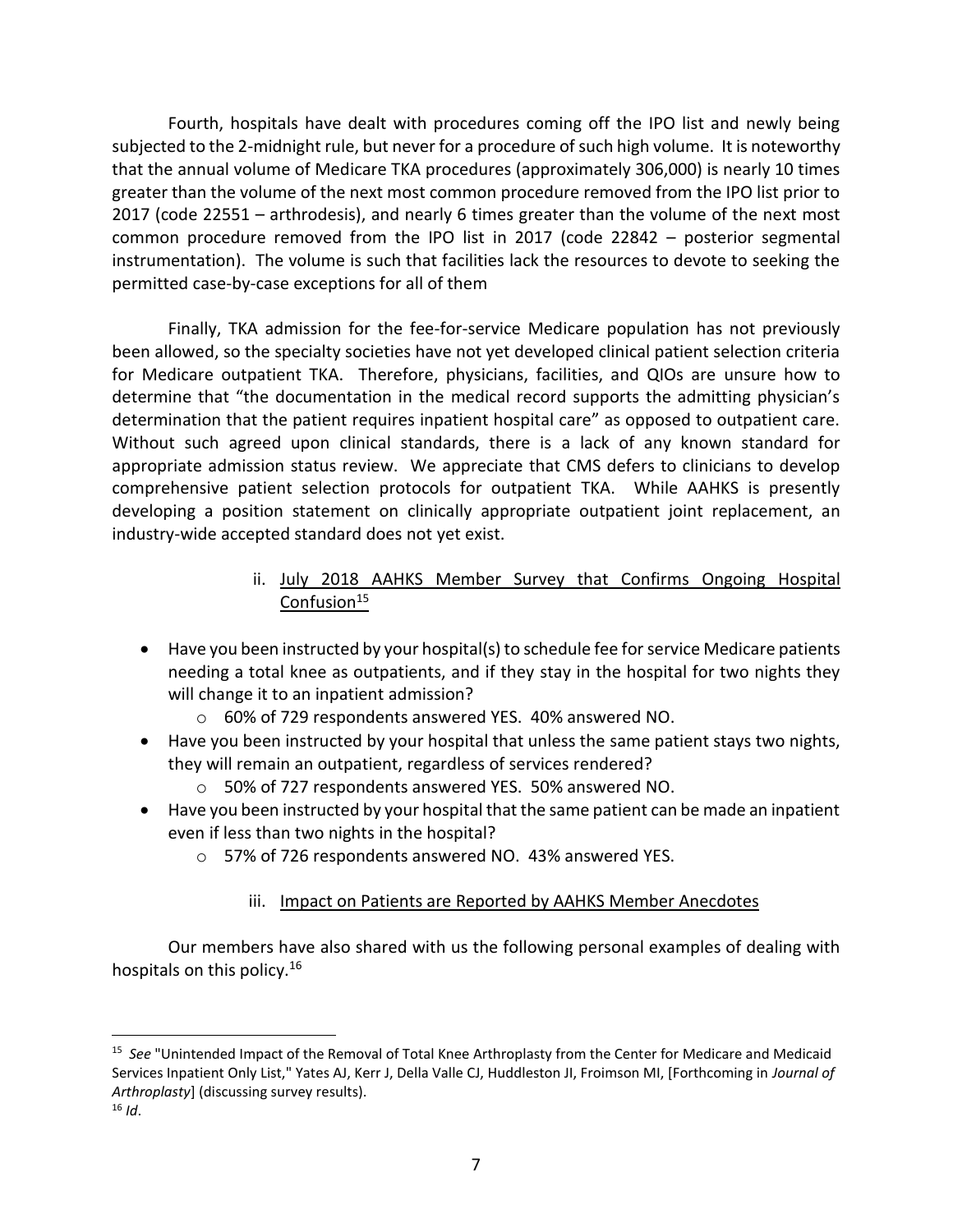*An ASA llll risk level TKA patient with Parkinsons was denied inpatient status and while stable for 23 hour discharge, and voiding without retention signs, was sent home. I indicated ASA lll risk and readmission risk, but under the effect of CMS pay practice the utilization review staff insisted he did not qualify for inpatient stay. In less than 1 week he was readmitted with severe urinary retention, bladder distention compressed iliac veins which likely directly contributed to bilateral femoral vein DVT and PEs. He survived anticoagulantion and is now doing well. Readmissions cost staggering.*

Another AAHKS physician shared the following:

*The system where I practice has hired a consultant to review compliance. The consultant is of the opinion that very few, if any, Medicare TKRs qualify for in-patient status. In spite of the statements from AAOS, AAHKS, and, most importantly, CMS itself that the majority of TKRs will continue to be in-patient procedures, he has convinced our administrators to the contrary. Their review of traditional Medicare TKRs performed in the system since January 1 has determined that only 0.25% qualify for inpatient status. The system is now in the process of adjusting and resubmitting the bills for these patients . . . While the consultant understands that CMS will not retrospectively change the admission status for any TKR performed before 2020 through an audit, the consultant states that this is Medicare fraud as viewed by the OIG and the responsible party is the physician that wrote the admission order.*

Another AAHKS physician shared the following:

*At one of the largest multispecialty physician groups, multiple traditional Medicare patients received bills that they would not have otherwise received because their total knee was completed as an outpatient procedure instead of documented as an inpatient. One patient recently received a bill for \$20,000. This new ruling is creating confusion for the patients who have no idea what the bill will be until after the surgery is completed. The surgeon and the staff are not able to tell patients what the cost will be which is really unfair to our patients. The healthy patients are being penalized for being healthy.*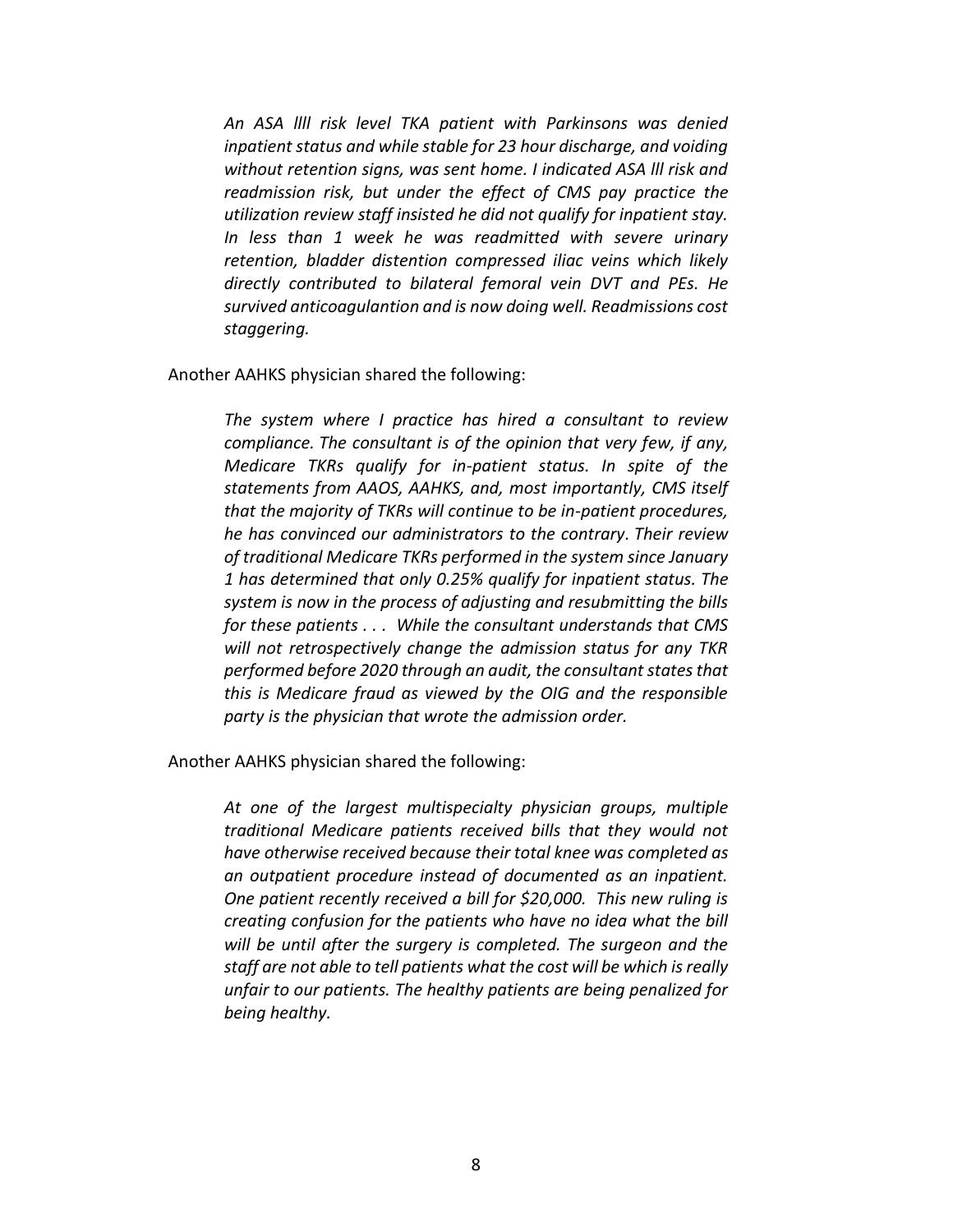Another AAHKS physician shared the following:

*From my hospital system: "although the Federal Register has suspended the potential for RAC audits related to TKA, other agencies may still have the opportunity to review the TKA procedures against the guidelines and enforce the site of care requirements. The most notable of these would be our Medicare Administrative Contractor Novitas who is responsible for adjudicating payments made to our hospitals from the Medicare program, there are others as well."* 

Other members have shared the following:

- *Neither hospital I operate has any idea what to do here with regard to whether a TKA patient is inpatient or outpatient.*
- *We have absolutely no useful guidance for when to admit the patient or not. Our hospital has us start with the assumption that the patient will be an outpatient. I then use known risk factors to determine when I should admit. Usually when I reach 3 (obesity, OA, DM most commonly), I will admit. It does often prompt a call from hospital administration.*
- *The guidelines for outpt TKA for medicare is very confusing. The hospital was told that 10% of the medicare patients need to be outpatient. We've been told to schedule patients as outpatient if we know they are going home the next day.*
- *Our hospital is allowing them to come in as an inpatient, but then 90% are being converted to OBS status and then the patients are ending with bills for the services. Then the patient are calling the office screaming.*
- *Have been instructed that all patients over 70 can qualify as inpatients.*
- *Have been told changing status from outpatient to inpatient counts as a readmission against the surgeon.*

## *d. Opportunity for Medicare Advantage Plans to Deny Coverage of Inpatient TKAs*

Also, we have shared with appropriate officials at CMS several concerning examples of Medicare Advantage ("MA") plans citing the removal of TKA from the IPO list as a basis to initially deny coverage for *all* TKA inpatient admissions. Absent appropriate oversight, some MA plans will continue to use any pretext based on a cursory reading of CMS policy to drive as many TKA procedures as possible to the outpatient setting.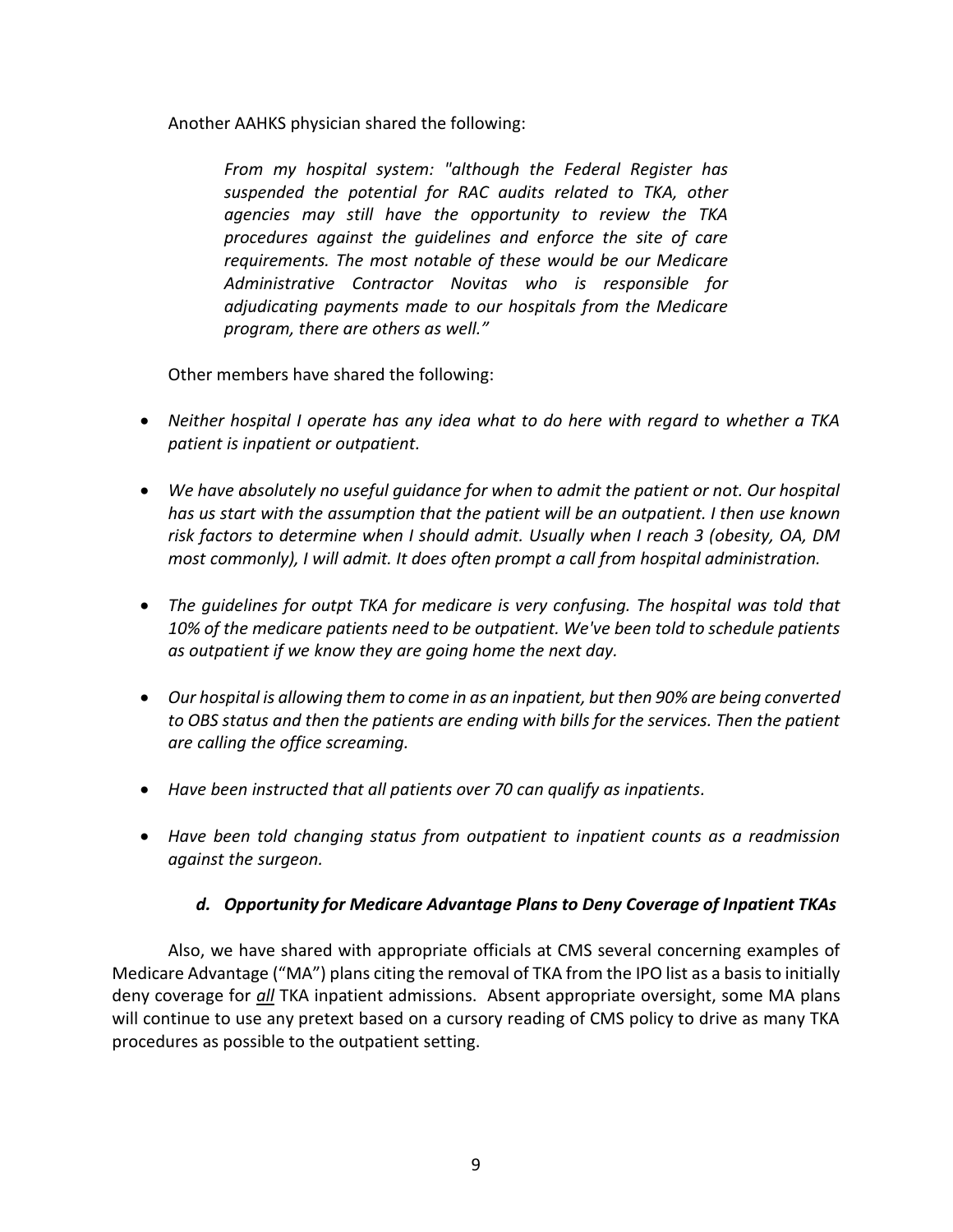In our member survey this summer 43% of 721 respondents reported that local MA plans had changed coverage policies to declare all/majority of TKAs to be scheduled as outpatient procedures.

### *e. Significant Alteration to Bundled Payment Metrics*

We raised with appropriate officials within the Center for Medicare & Medicaid Innovation ("CMMI") the impact this policy change has on our members participating in CMMI episode-based alternative payment models ("APMs") that are based around DRG 469/470. Removing lower resource utilizing, healthier patients who are able to receive TKA procedures on an outpatient basis from the denominators for cost and quality performance metrics will impact most members' ability to achieve quality goals and target pricing. The breadth of that impact will depend on whether hospitals recognize the exceptions to the 2-midnight rule laid out by CMS for TKA.

### *f. Readily Available CMS Options to Remedy Provider and Payer Confusion*

### i. AAHKS Proposed Program Guidance for TKA Transition Period

In June 2018, AAHKS shared with CMS its proposal to provide clear guidance to providers and compliance protection to hospitals and providers during a transition period of TKA as a possible outpatient procedure. Our proposal consists of a revision to the Program Integrity Manual so that, for the balance of 2018 and through 2019, Medicare contractors will conduct patient status reviews in accordance with a new category of exceptions to the 2 midnight benchmark.

Under the guidance, CMS would clearly restate its position that Medicare beneficiaries with less medical complexity who are able to receive this procedure safely on a hospital outpatient basis represent a subset of Medicare TKA patients. Further, that CMS does not expect a significant volume of TKA cases performed in the hospital inpatient setting prior to the removal from the IPO list to shift to the hospital outpatient setting as a result of removing TKA from the IPO list.

Under the guidance, a TKA, inpatient admission that spans 24 hours or more **is presumed** to be payable under Medicare Part A. This presumption would be rebuttable for less medically complex patients where factual and convincing evidence exists in the medical record to document that the patient is able to receive TKA safely on an outpatient basis, based on a number of factors, including the patient's comorbidities, anticipated need for postoperative skilled nursing care, and other factors.

Medicare contractors would be instructed that when reviewing factual and convincing evidence of whether the patient is able to receive TKA safely on an outpatient basis, they shall consider factors that include, but are not limited to: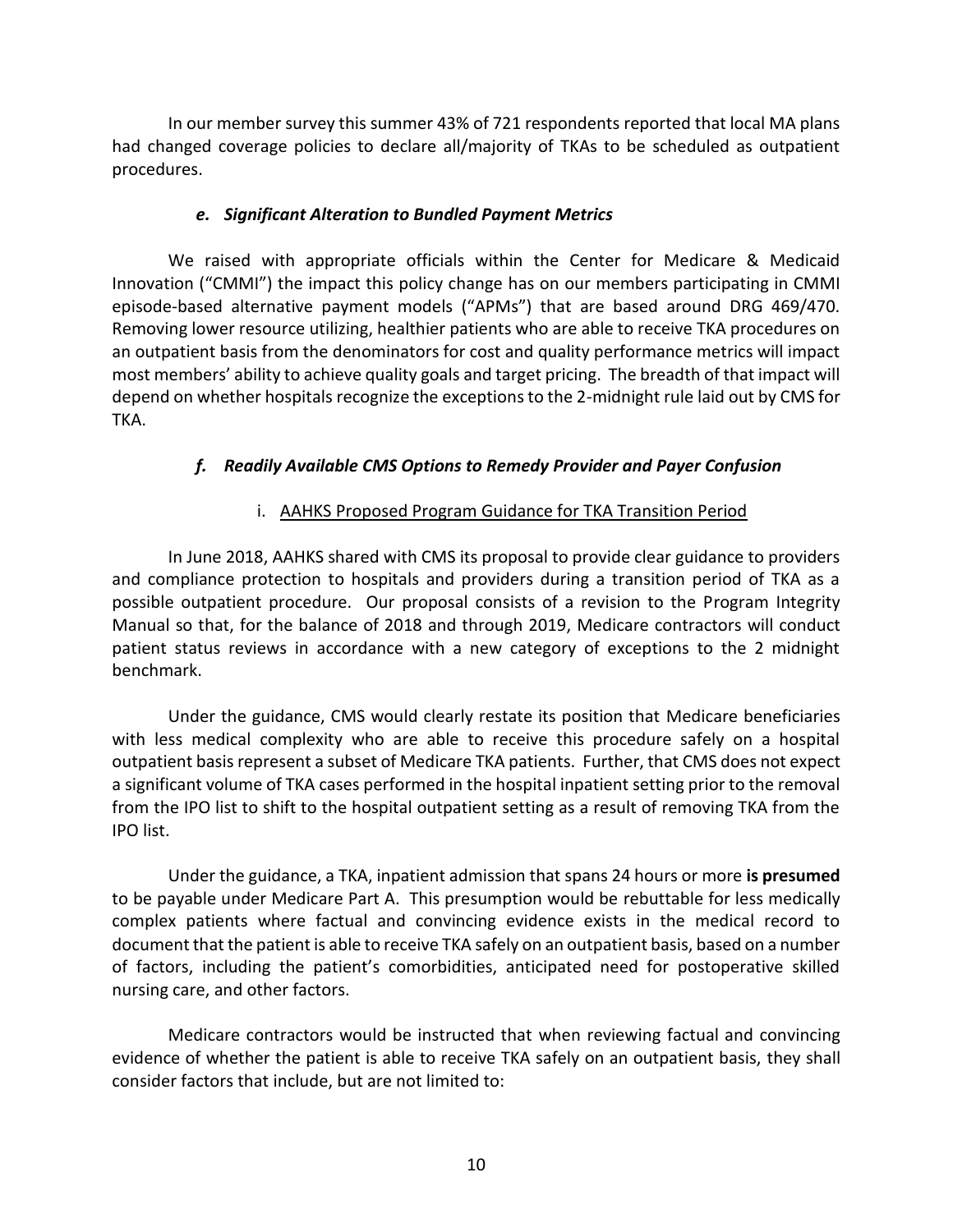- The patient's ability to ambulate independently
- The presence of adequate pain control through oral pain medications
- Patient toleration of oral intake
- Patient ability to void freely
- Patient's hemodynamic stability
- Patient's need for laboratory monitoring
- The absence of any medical condition that requires management in a hospital setting

# ii. Promotion and Clarification of Preamble Statements to Hospitals, Surgeons, and MA Plans

A significant portion of the present confusion and conflicting interpretations could be mitigated through wider dissemination of the current CMS-stated intent of the policy. We request that CMS use the 2019 OPPS Final Rule to resolve the inconsistencies enumerated above on the interaction between the IPO List and the 2-midnight rule for TKA. Further, CMS can use the prior 9 months of its TKA claims history to confirm whether or not the policy in practice meets CMS's expectations that there would not be "a significant volume of TKA cases currently being performed in the hospital inpatient setting [shifting] to the hospital outpatient setting as a result of removing [TKA] from the IPO list."<sup>17</sup>

We request that CMS use its existing tools of the Medicare Learning Network, Open Door Forums, trade press outreach, and MAC issuances to ensure physicians, hospitals, and MA plans understand key elements of how the IPO list change and 2-midnight rule will impact TKA. Namely, that "the decision regarding the most appropriate care setting for a given surgical procedure is a complex medical judgment made by the physician based on the beneficiary's individual clinical needs and preferences." 18

CMS should make clear to MA plans that the IPO list should not be used to justify coverage policies that presume that the majority of MA enrollees would receive any TKA procedures as outpatients. Rather, MA plans are obligated to provide the same Parts A & B benefits to enrollees as are received by fee-for-service beneficiaries, and it is the expectation of CMS that outpatient TKA will be the exception and not the rule.

\*\*\*

AAHKS appreciates your consideration of our comments. If you have any questions, you can reach Mike Zarski at [mzarski@aahks.org](mailto:mzarski@aahks.org) or Joshua Kerr at [jkerr@aahks.org.](mailto:jkerr@aahks.org)

<sup>17</sup> 82 FR 52,524.

<sup>18</sup> 82 FR 52,523.